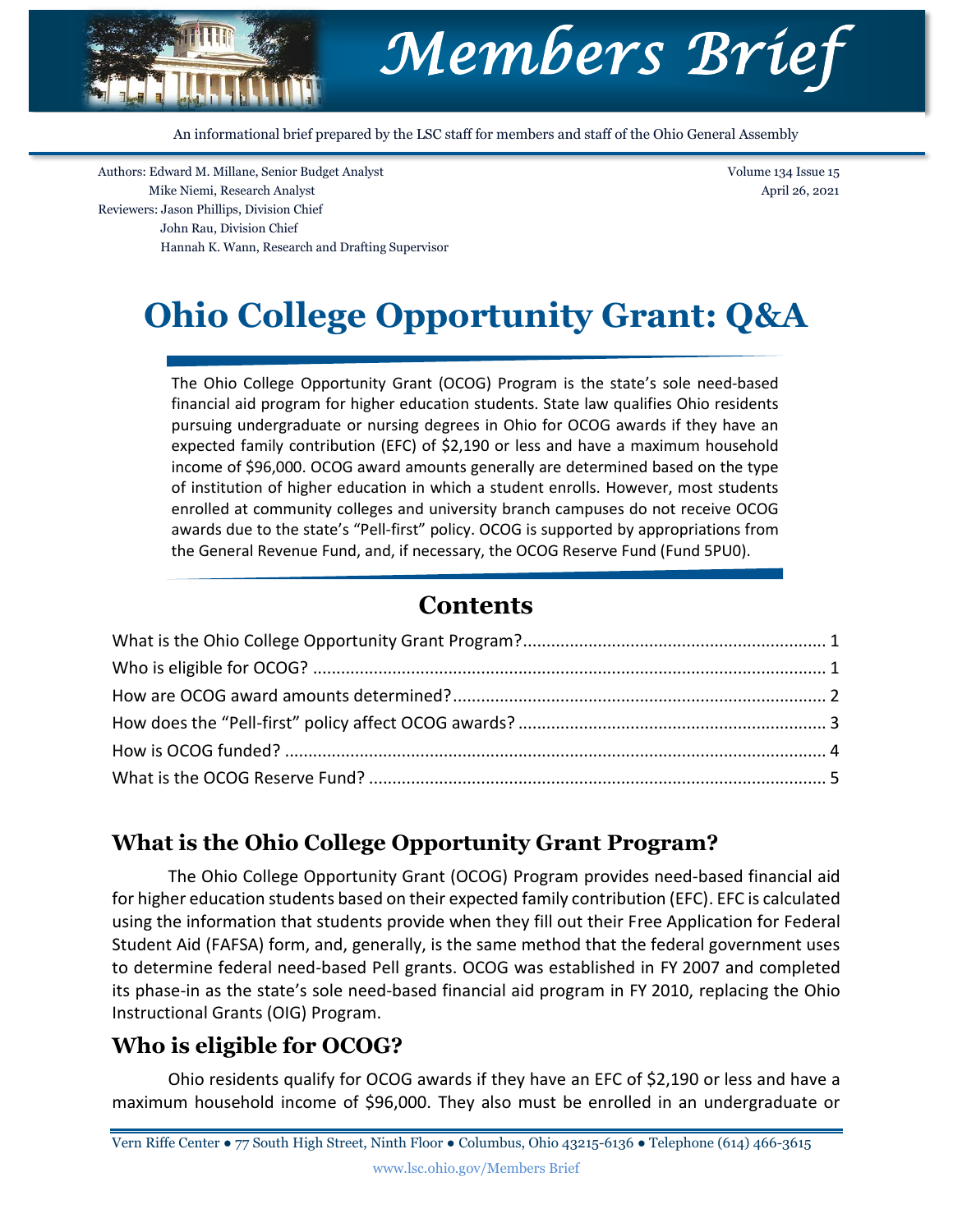nursing diploma program at a state institution of higher education, $1$  a private, nonprofit college or university, or a private, for-profit career college and must be making appropriate academic progress toward that degree. Also, an Ohio resident with intellectual disabilities who meets the financial need requirements can qualify for an OCOG award by enrolling in a comprehensive transition and postsecondary program certified by the U.S. Department of Education.<sup>2</sup>

According to the Department of Higher Education (DHE), nearly 56,500 students received an OCOG grant in FY 2020.<sup>3</sup>

#### <span id="page-1-0"></span>**How are OCOG award amounts determined?**

State statutory law requires the Chancellor of Higher Education to determine the maximum per student OCOG award amount for each institutional sector by subtracting the sum of the maximum Pell grant award and maximum EFC amounts from the average tuition and fees

charged by that sector. <sup>4</sup> According to the Chancellor's website, the current combined Pell/EFC amount used to calculate OCOG in FY 2021 is \$6,195. In practice, the OCOG maximum award = "total Chancellor groups Ohio's institutions of higher education state cost of attendance" minus into five main institutional sectors: (1) community colleges, (EFC + federal Pell grant award)(2) state university regional campuses, (3) state university main campuses, (4) private, nonprofits, and (5) private, for-profits.<sup>5</sup>

Customarily, though, the General Assembly has modified the maximum OCOG award amounts for a biennium through the main operating budget act. For example, H.B. 166 of the 133rd General Assembly set specific maximum awards of \$2,000 in FY 2020 and \$2,500 in FY 2021 for students enrolled in state institutions, and \$3,500 in FY 2020 and \$4,000 in FY 2021 for students of private, nonprofit colleges and universities. <sup>6</sup> However, due to executive-ordered budget reductions related to the COVID-19 pandemic, maximum awards for FY 2021 were reduced to the FY 2020 levels. H.B. 49 of the 132<sup>nd</sup> General Assembly specified that in FY 2018 and FY 2019, students enrolled in private, nonprofit colleges and universities must receive maximum award amounts that were twice as much as those for students enrolled in state institutions.<sup>7</sup>

 $1$  A "state institution of higher education" is any of the 13 state universities, the Northeast Ohio Medical University, a community college, a state community college, a technical college, or a university branch campus.

<sup>&</sup>lt;sup>2</sup> R.C. 3333.122(B). See also Ohio Administrative Code (O.A.C.) 3333-1-09.1(C).

<sup>&</sup>lt;sup>3</sup> DHE's Summary of Program Expenditures by Institution for Fiscal Year 2020, p. 7 [https://www.ohio](https://www.ohiohighered.org/sgs/expenditures) [highered.org/sgs/expenditures.](https://www.ohiohighered.org/sgs/expenditures)

 $4$  R.C. 3333.122(D)(2).

<sup>5</sup> DHE, "Ohio College Opportunity Grant (OCOG)," [https://www.ohiohighered.org/ocog.](https://www.ohiohighered.org/ocog)

 $6$  Section 381.360(B)(2) of H.B. 166 of the 133<sup>rd</sup> General Assembly.

 $^7$  Section 381.360(B)(2) of H.B. 49 of the 133<sup>rd</sup> General Assembly.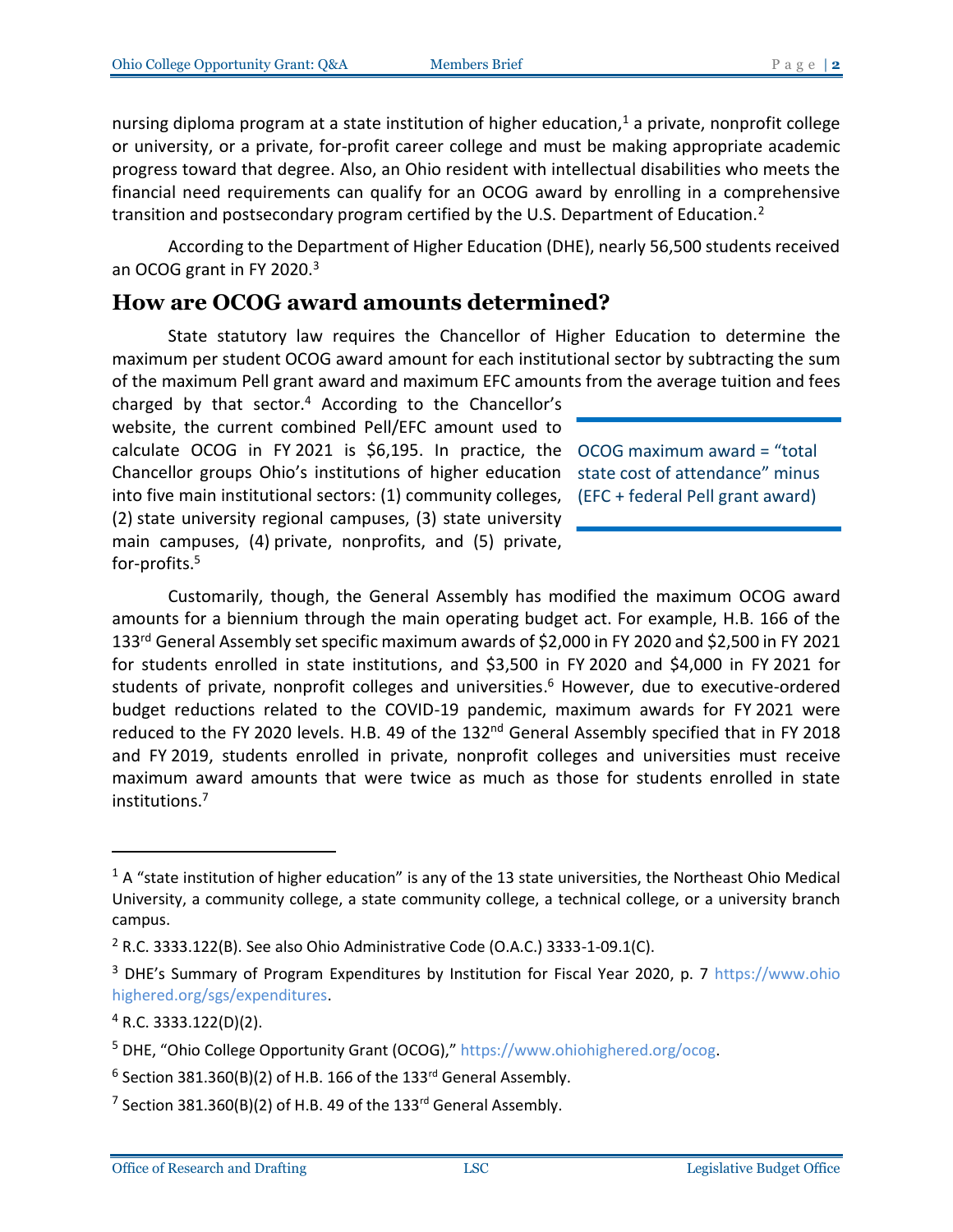Once maximum OCOG award amounts are determined, the Chancellor distributes funds to the eligible institutions where students are enrolled, and those institutions provide a credit to the student in the awarded amount. The Chancellor must publish maximum OCOG award amounts on DHE's website each fiscal year in an OCOG award table.<sup>8</sup> Maximum awards in FY 2020 and FY 2021 were: \$3,500 for students enrolled full time at a private, nonprofit institution, followed by \$2,000 and \$1,300 awards for students enrolled full time at public and private, for-profit institutions, respectively.

However, students enrolled in certain institutions receive smaller awards than students enrolled in other institutions in the same institutional sector. With regard to state universities, the Chancellor treats Central State University and Shawnee State University as distinct from other main campuses. The Chancellor's website indicates that students at these institutions receive an adjusted OCOG award amount because their tuition levels and costs are lower than at other main university campuses.<sup>9</sup>

## <span id="page-2-0"></span>**How does the "Pell-first" policy affect OCOG awards?**

Generally, an OCOG award may not exceed a student's "state cost of attendance." Under rules adopted by the Chancellor, the "state cost of attendance" is the average cost to a student when attending an institution of higher education in Ohio. The Chancellor may calculate the "state cost of attendance" using the average tuition and fees for all institutions or for each institutional sector. The Chancellor may include in the calculation the average cost to a student for books, transportation, housing costs, or living expenses. But the Chancellor's rules require that an OCOG award apply only to tuition and fees, unless the "state cost of attendance" in any given academic year includes additional items.<sup>10</sup>

In addition to that requirement, the Chancellor's rules expressly require the institution in which a student enrolls to first apply the student's federal Pell grant and EFC to the student's tuition and fees prior to applying an OCOG award.<sup>11</sup> As a result, students in community and technical colleges, and many branch campuses, do not receive OCOG awards, because their "state cost of attendance" is covered in full by their Pell grants and EFC. For example, the average tuitions charged by community and technical colleges and regional campuses in FY 2021 are \$5,011 and \$6,120, respectively.<sup>12</sup> Generally, the current combined Pell/EFC amount exceeds these averages.

Nevertheless, there are exceptions to the "state cost of attendance" prohibition. For example, an OCOG award may exceed the "state cost of attendance" to cover housing costs for a student who is enrolled in a two-year institution of higher education and eligible for an Education and Training Voucher under the federal John H. Chafee Foster Care Independence

 $8$  R.C. 3333.122(C)(2) and (D)(2).

<sup>&</sup>lt;sup>9</sup> DHE, "Ohio College Opportunity Grant (OCOG)," [https://www.ohiohighered.org/ocog.](https://www.ohiohighered.org/ocog)

 $10$  R.C. 3333.122(D)(1) and O.A.C. 3333-1-09.1(B)(4) and (E)(2).

 $11$  O.A.C. 3333-1-09.1(H)(2)(b).

<sup>12</sup> Tuition and Fees – Fall 2020 [https://www.ohiohighered.org/data-reports/tuition-financial-aid.](https://www.ohiohighered.org/data-reports/tuition-financial-aid)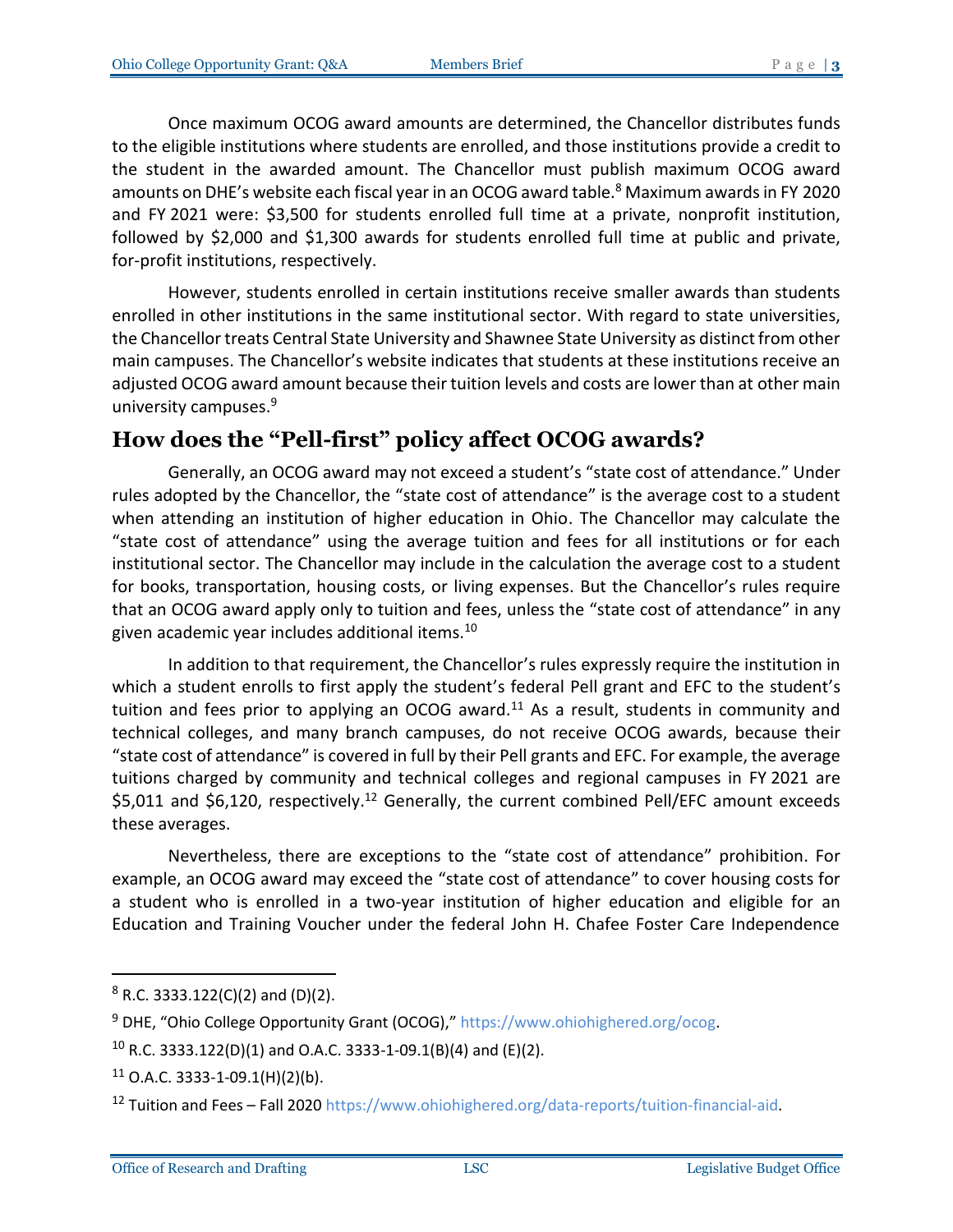Program.<sup>13</sup> As another example, in addition to the "state cost of attendance," a student may apply an OCOG award to housing costs and living expenses if the student is receiving federal veterans' education benefits under the Montgomery G.I. Bill or the Post 9/11 G.I. Bill.<sup>14</sup>

### <span id="page-3-0"></span>**How is OCOG funded?**

Chart 1 shows annual expenditures for OCOG since FY 2010, the year OCOG became the state's sole financial assistance program. With the exception of a 2.0% decrease in expenditures between FY 2018 and FY 2019, OCOG exenditures have increased steadily each year since FY 2014, including an 11.1% increase between FY 2019 and FY 2020. Spending for the program was \$108.7 million in FY 2020, 22.4% higher than spending of \$88.8 million in FY 2010. OCOG awards are supported through GRF line item 235563, Ohio College Opportunity Grant, under DHE's budget. In FY 2012 and FY 2013, additional funding was provided from casino licensing revenue for OCOG grants for students enrolled at private, for-profit institutions through Fund 5JC0 line item 235667, OCOG-Proprietary. FY 2012 was the first year OCOG grants were awarded to students enrolled in these institutions.



The general trend of annual expenditure increases for OCOG from FY 2014 through FY 2020 corresponded with similar trends in maximum awards over the same period of time. These trends can be seen in Chart 2, which shows the maximum awards for each sector from FY 2010 to FY 2020. As can be seen from the chart, after falling slightly in FY 2019, the maximum awards for public, private, nonprofit, and private, for-profit institutions, reached their highest amounts in FY 2020 of \$2,000, \$3,500, and \$1,300, respectively. Maximum OCOG awards for all sector types remained at the FY 2020 award levels in FY 2021 due to executive-ordered budget reductions related to the COVID-19 pandemic.

<sup>13</sup> R.C. 3333.122(D)(4). See also 42 United States Code (U.S.C.) 677.

<sup>14</sup> R.C. 3333.122(D)(5). See also 38 U.S.C. 3001 *et seq*. and 38 U.S.C. 3301 *et seq*.